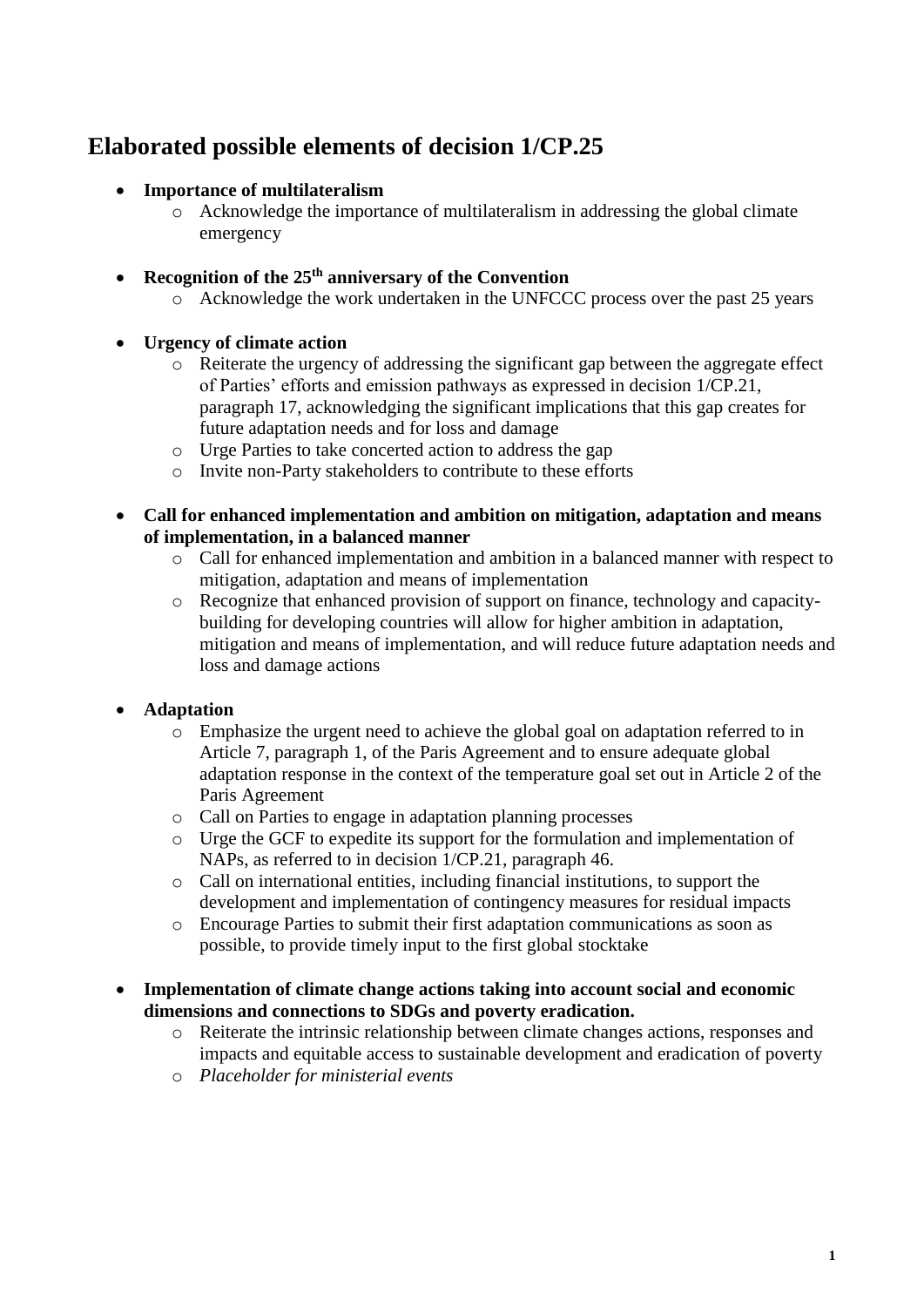#### • **The UN SG's Climate Action Summit**

- o Note the contribution of the Summit to building momentum for enhancing global ambition towards meeting the goals of the Paris Agreement
- o Invite Parties to implement the commitments made at the Summit

#### • **Science underpinning the global response to climate change**

- o Recognize that actions required to address climate change should be based on the best available science and continually re-evaluated in the light of new findings
- o Invite Parties to make use of the best available science in formulating actions to address climate change
- **IPCC** 
	- o Recognize the role of the IPCC in providing scientific input to inform Parties in strengthening the global response to the threat of climate change in the context of sustainable development and efforts to eradicate poverty
	- o Encourage Parties to continue to support the work of the IPCC

#### • **Pre-2020**

- o Take note of the report of the 2018 stocktake on pre-2020 implementation and ambition
- o Welcome the 2019 stocktake and take note of the discussions and information shared
- o Acknowledge that the stocktakes contributed to bringing visibility and creating a more coherent understanding of the gaps and the efforts of Parties in relation to action and support in the pre-2020 period as well as of the work of the UNFCCC bodies relating to this period
- o Recall the commitment of developed country Parties in the context of meaningful mitigation action and transparency on implementation, to a goal of mobilizing jointly USD100billion per year by 2020 to address the needs of developing country Parties in accordance with decision 1/CP.16 and emphasize the increasing urgency of scaling up mobilized climate finance
- o Recognize the importance of technology and building capacities of countries for the implementation of actions to address the gaps
- o Mandate a work programme on pre-2020 implementation and ambition, to identify the progress and gaps on mitigation, adaptation, finance, technology development and transfer, and capacity building of the pre-2020 commitments by developed countries, and to make arrangements to close the gaps

#### • **Work on oceans and climate linkage**

- o Note the importance of the ocean, including as an integral part of the Earth's climate system for both mitigation and adaptation
- o Request the Chair of the SBSTA to convene a dialogue on the ocean-climate nexus during SBSTA 52
- o Request the SBSTA to make recommendations taking into account the outcomes of the dialogue for consideration by COP 26

#### • **Non-Party stakeholders**

- o Recognize the crucial role that non-Party stakeholders have been playing since COP 21, building on the Lima-Paris Action Agenda, to implement the goals of the Paris Agreement, in particular, by supporting Parties in enhancing ambition and global climate action
- o Welcome the continuation of the work under the global climate action agenda